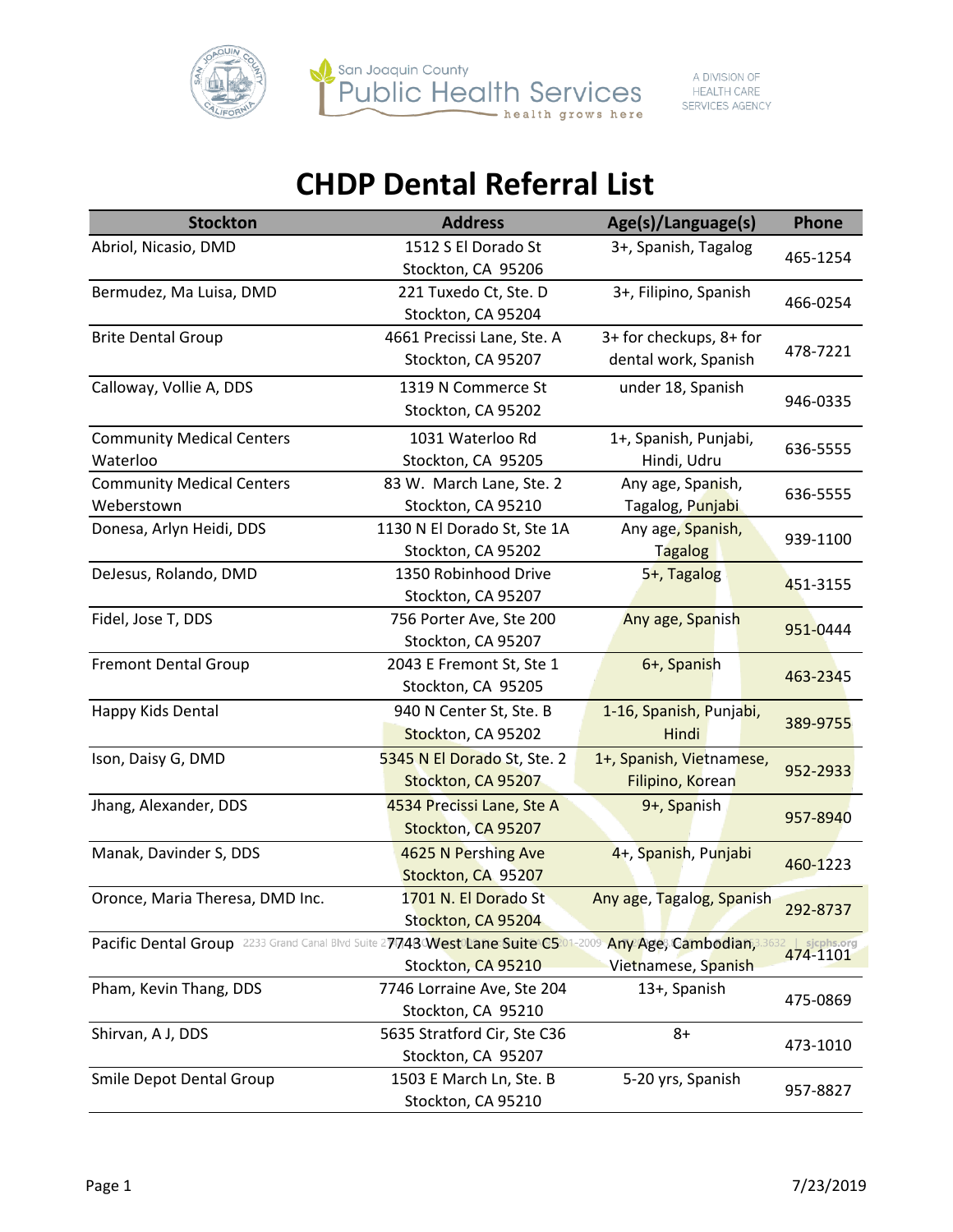

| San Joaquin County     |
|------------------------|
| Public Health Services |
| health grows here      |

| <b>Stockton</b>                                          | <b>Address</b>                                         | Age(s)/Language(s)       | <b>Phone</b>           |
|----------------------------------------------------------|--------------------------------------------------------|--------------------------|------------------------|
| South California Dental Practice                         | 20 S California St                                     | Any age, Spanish,        | 941-0814               |
| Wei Chiang Hu, DDS                                       | Stockton, CA 95202                                     | Chinese, and Hindi       |                        |
| <b>Star Dental Practice</b>                              | 8626 Lower Sacramento Rd, Ste. 5+, Cambodian, Spanish, |                          |                        |
|                                                          | 37B                                                    | Hindi, Punjabi           | 951-8088               |
|                                                          | Stockton, 95210                                        |                          |                        |
| <b>Stockton Creative Dental</b>                          | 2043 E Fremont St, Ste 8                               | 3+, Spanish, Punjabi     |                        |
|                                                          | Stockton, CA 95205                                     |                          | 466-5000               |
| Vo, Son Huu, DDS                                         | 1412 Rosemarie Ln, Ste. B                              | 3+, Vietnamese,          |                        |
|                                                          | Stockton, CA 95207                                     | Cambodian                | 474-8687               |
| <b>Western Dental Services Inc</b>                       | 902 E Hammer Ln                                        | 1+, Spanish              |                        |
| (previously Access Dental)                               | Stockton, CA 95210                                     |                          | 957-9500               |
| <b>Western Dental Services Inc</b>                       | 616 W Hammer Ln, Ste. B                                | up to 14, Spanish        |                        |
|                                                          | Stockton, CA 95210                                     |                          | 634-4092               |
| <b>Western Dental Services Inc</b>                       | 1407 W March Ln                                        | up to 12 yrs for exam    |                        |
|                                                          | Stockton, CA 95207                                     | and X-ray only, after 12 |                        |
|                                                          |                                                        | for tx, Spanish,         | 473-1129               |
|                                                          |                                                        | Cambodian, Filipino,     |                        |
|                                                          |                                                        | Hindi                    |                        |
| <b>Western Dental Services Inc</b>                       | 5756 Pacific Ave, Ste.75                               | 6+, Spanish, Punjabi     | 954-1732               |
|                                                          | Stockton, CA 95207                                     |                          |                        |
| <b>Western Dental Services Inc</b>                       | 7860 West Ln, Ste., B5                                 | 10+, Spanish             |                        |
|                                                          | Stockton, CA 95210                                     |                          | 954-1728               |
| <b>Western Dental Services Inc</b>                       | 678 N Wilson Wy, Ste. D                                | Any age, Spanish         | 937-9119               |
|                                                          | Stockton, CA 95205                                     |                          |                        |
| Young, Edward Y., DDS                                    | 1701 W March Ln, Ste E                                 | 12+, Chinese             | 478-2316               |
|                                                          | Stockton, CA 95207                                     |                          |                        |
| Lodi                                                     | <b>Address</b>                                         | Age(s)/Language(s)       | <b>Phone</b>           |
| <b>ABC Dental Group</b>                                  | 920 S Cherokee Ln, Ste. G                              | 1+, Spanish              | 333-6091               |
| Dr. David Dinh, DDS                                      | Lodi, CA 95240                                         |                          |                        |
| Bermudez, Ma Luisa, DMD                                  | 755 S Fairmont St, Ste. D                              | 3+, Filipino, Spanish    | 466-0254               |
|                                                          | Lodi, CA 95240                                         |                          |                        |
| 2233 Grand Canal Blvd Suite<br><b>Bethel Kids Dental</b> | 201-2009<br>531 W. Kettleman Lane                      | under 17, Spanish,       | sjcphs.org<br>400-2018 |
| Opinga, Ronaldo, DMD                                     | Lodi, CA 95240                                         | <b>Tagalog</b>           |                        |
| <b>Bright Dental</b>                                     | 541 S Ham Ln, Ste. C                                   | 3+, Spanish, Chinese     | 333-9888               |
|                                                          | Lodi, CA 95242                                         |                          |                        |
| Cares Dental                                             | 420 E Kettleman Ln, Ste. 6                             | 2+, Spanish,             | 368-6788               |
| Bahn, Hoa H, DMD                                         | Lodi, CA 95240                                         | Vietnamese               |                        |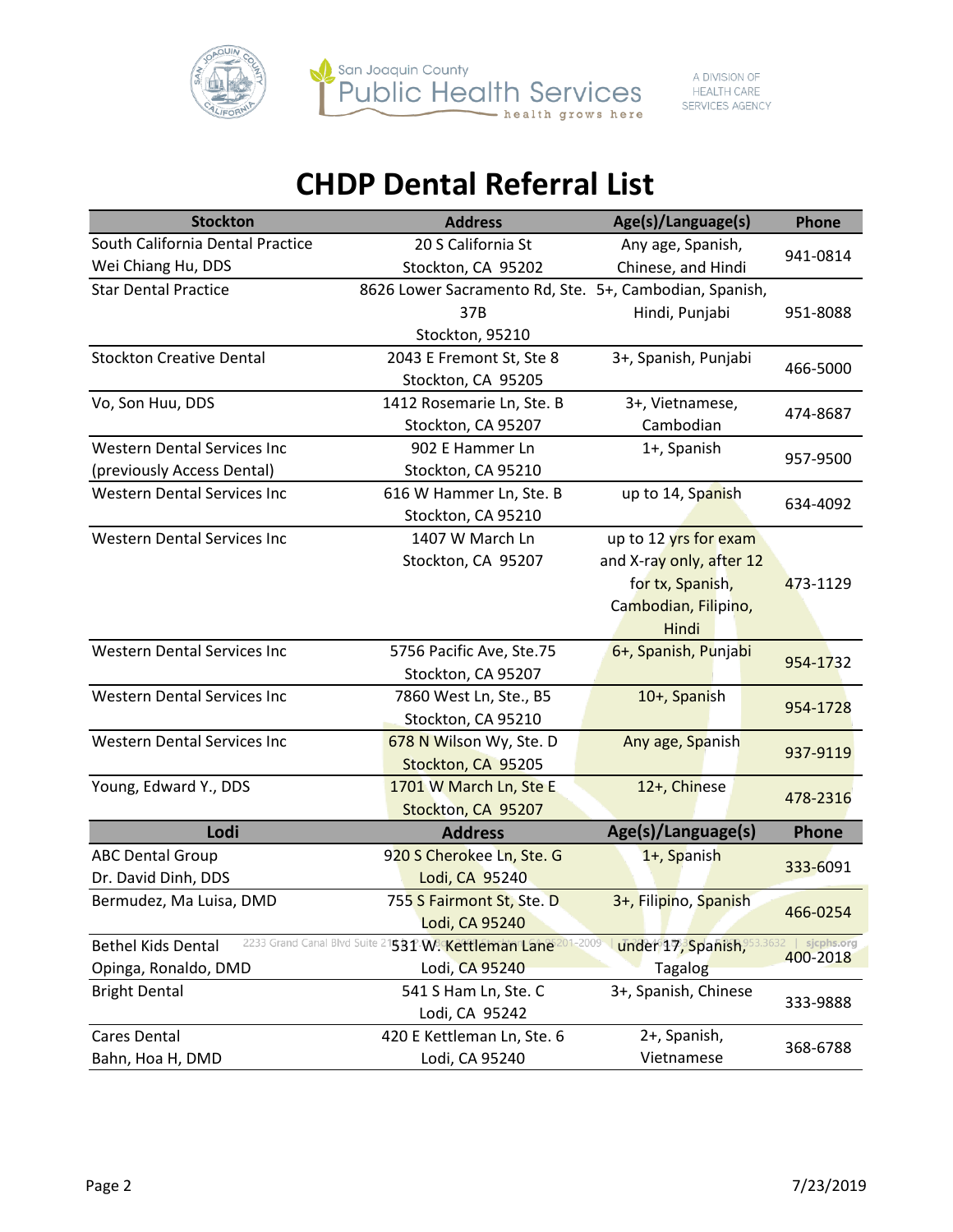



| Lodi                                  | <b>Address</b>                | Age(s)/Language(s)        | <b>Phone</b>          |
|---------------------------------------|-------------------------------|---------------------------|-----------------------|
| Ghozlan Dental                        | 1745 W Kettleman Ln, Ste. B   | 6 mo+, Spanish, Arabic,   |                       |
| (same day appts for new patients      | Lodi, CA 95242                | Egyptian, Tagalog, Urdu,  | 367-0700              |
| and ER)                               |                               | Hindi, Chinese            |                       |
| Fleming, Kevin, DDS                   | 828 S Fairmont Ave, Ste. B    | 0 to 14, Spanish          | 369-8218              |
|                                       | Lodi, CA 95240                |                           |                       |
| Nguyen, Linh Dong-Ahn, DDS            | 565 S Fairmont Ave Ste. G     | All Ages, Vietnamese,     | 339-1032              |
|                                       | Lodi, CA 95336                | Spanish                   |                       |
| Smile Depot Dental Group              | 740 W Kettleman Lane          | 5-20 yrs, Spanish         | 224-5348              |
|                                       | Lodi, CA 95240                |                           |                       |
| <b>Western Dental Services Inc.</b>   | 320 S Cherokee Ln             | 1+, Spanish, Hindi,       | 366-7970              |
|                                       | Lodi, CA 95240                | Punjabi                   |                       |
| <b>Manteca</b>                        | <b>Address</b>                | Age(s)/Language(s)        | <b>Phone</b>          |
| <b>Family Dentistry</b>               | 1104 N Main St                | 9+, Spanish, Portuguese   | 239-7779              |
| Ammar, Awnie A., DDS                  | Manteca, CA 95336             |                           |                       |
| <b>Golden Valley Health Centers -</b> | 302 Northgate Dr              | 6 months+, Spanish        | 492-2622              |
| Northgate                             | Manteca, CA 95336             |                           |                       |
| <b>Smile Design Dentistry</b>         | 295 Speckels Ave              | Any age, Spanish, Hindi   | 780-4777              |
| Vanjarapu, Sanjay Kumar, DDS          | Manteca, CA 95336             |                           |                       |
| Vontela, Vimala Devi, DDS             | 527 E Center St               | Any age, Hindi            | 823-7655              |
|                                       | Manteca, CA 95336             |                           |                       |
| <b>Western Dental Services Inc</b>    | 1332 E Yosemite Ave           | Any age, Spanish          | 823-0219              |
|                                       | Manteca, CA 95336             |                           |                       |
| <b>Western Dental Services Inc</b>    | 1160 W Yosemite Ave           | Any age, Spanish, Punjabi | 624-5160              |
|                                       | Manteca, CA 95337             |                           |                       |
| <b>Tracy</b>                          | <b>Address</b>                | Age(s)/Language(s)        | <b>Phone</b>          |
| Acuman, Francisca, DDS                | 2271 W Grant Line Rd Ste. 117 | 0-18, Spanish, Tagalog    | 836-1290              |
|                                       | <b>Tracy, CA 95377</b>        |                           |                       |
| All Smile Dental Practice             | 1401 W 11th St, Ste. A        | 4+, Spanish               | 830-7477              |
| Pena, Carla D, DDS                    | <b>Tracy, CA 95376</b>        |                           |                       |
| Coast Dental                          | 2990 W Grant Line Rd          | 8+, Spanish               | 830-7797              |
|                                       | Tracy, CA 95304               |                           |                       |
| <b>CMC Tracy Dental</b>               | 2135 N Tracy Blvd             | Any age, Spanish          | sjcphs.org<br>636-555 |
|                                       | Tracy, CA 95376               |                           |                       |
| Kulaly, Maneeza, DMD PC               | 2616 Pavilion Pkwy            | Any age, Spanish, Farsi   | 839-8333              |
|                                       | Tracy, CA 95304               |                           |                       |
| PJ Singh Dental Corp                  | 4598 S Tracy Blvd, Ste. 150   | Any age, Spanish,         | 221-6666              |
|                                       | Tracy, CA 95377               | Punjabi, Hindi            |                       |
| <b>Elite Dental Care</b>              | 3246 W Grant Line Rd          | Any age, Spanish, Punjabi | 213-7808              |
| Singh, Raman, DDS                     | Tracy, CA 95304               |                           |                       |
| <b>Tracy Family Dental</b>            | 945 N Central Ave             | 5+, Spanish, Vietnamese,  | 836-0443              |
|                                       | Tracy, CA 95376               | Cambodian                 |                       |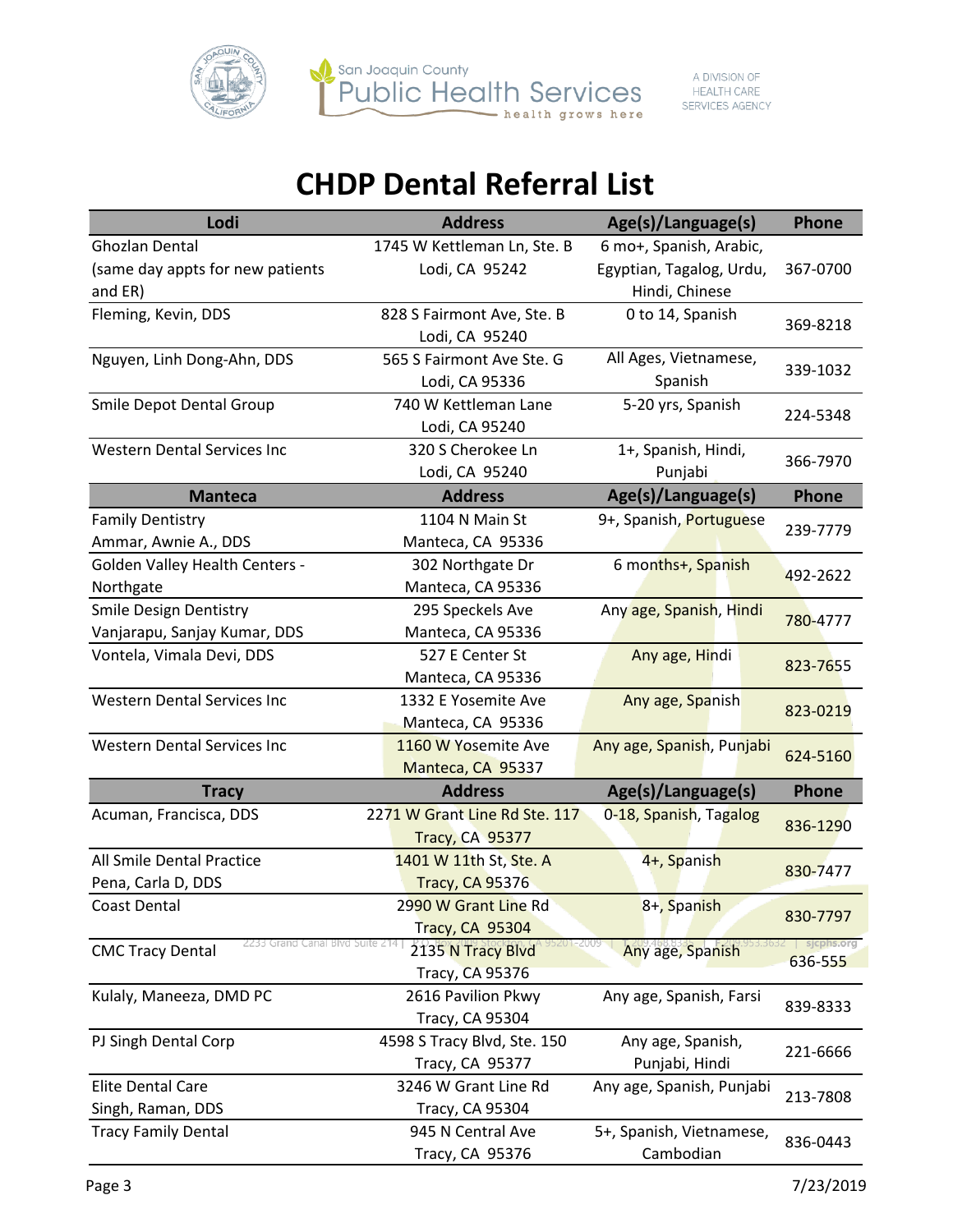



| <b>Tracy</b>                                       | <b>Address</b>                                                | Age(s)/Language(s)                                         | Phone                   |
|----------------------------------------------------|---------------------------------------------------------------|------------------------------------------------------------|-------------------------|
| <b>West Valley Dental</b>                          | 2160 W Grant Line Rd, Ste. 245<br>Tracy, CA 95377             | 5+, Spanish, Vietnamese,<br><b>Tagalog</b>                 | 834-0572                |
| <b>Western Dental Services Inc</b>                 | 2313 N Corral Hollow Rd<br>Tracy, CA 95376                    | Any age, Farsi, Spanish,<br>Hindi                          | 832-9530                |
| <b>Western Dental Services Inc</b>                 | 2990 W Grant Line Rd<br>Tracy, CA 95304                       | 1.5+, Spanish, Hindi                                       | 832-9530                |
| <b>Orthodontist</b>                                | <b>Address</b>                                                | Age(s)/Language(s)                                         | <b>Phone</b>            |
| Callender III, Ralph A, DDS                        | 1350 W Robinhood Dr, Ste. 20<br>Stockton, CA 95207            | 8+, Spanish, Russian                                       | 477-6700                |
| <b>Coast Dental</b>                                | 2990 W Grant Line Rd<br>Tracy, CA 95304                       | 7+, Spanish                                                | 830-7797                |
| <b>Western Dental Services Inc</b><br>$(10$ sites) | 616 W Hammer Ln, Ste. B<br>Stockton, CA 95210                 | up to 14, Span                                             | 634-4092                |
|                                                    | 1407 W March Ln<br>Stockton, CA 95207                         | After 12 for tx, Spanish,<br>Cambodian, Filipino,<br>Hindi | 473-1129                |
|                                                    | 5756 Pacific Ave, Ste.75<br>Stockton, CA 95207                | 6+, Spanish, Punjabi                                       | 954-1732                |
|                                                    | 678 N Wilson Way, Ste. D<br>Stockton, CA 95205                | Any age, Spanish                                           | 937-9119                |
|                                                    | 7860 West Ln, Ste. B5<br>Stockton, CA 95210                   | 10+, Spanish                                               | 954-1728                |
|                                                    | 320 S Cherokee Ln<br>Lodi, CA 95240                           | 1+, Spanish, Hindi,<br>Punjabi                             | 366-7970                |
|                                                    | 1160 W Yosemite Ave<br>Manteca, CA 95337                      | Any age, Spanish, Punjabi                                  | 624-5160                |
|                                                    | 1332 E Yosemite Ave<br>Manteca, CA 95336                      | Any age, Spanish                                           | 823-0219                |
|                                                    | 2313 N Corral Hollow Rd<br><b>Tracy, CA 95376</b>             | Any age, Farsi, Spanish,<br>Hindi                          | 832-9530                |
| 2233 Grand Canal Blvd Suite 214                    | 2990 W. Grant Line Rd<br>95201-2009<br><b>Tracy, CA 95304</b> | 1+, Spanish, Hindi<br>T 209.468.8335                       | F 209.953.3632832-9530a |